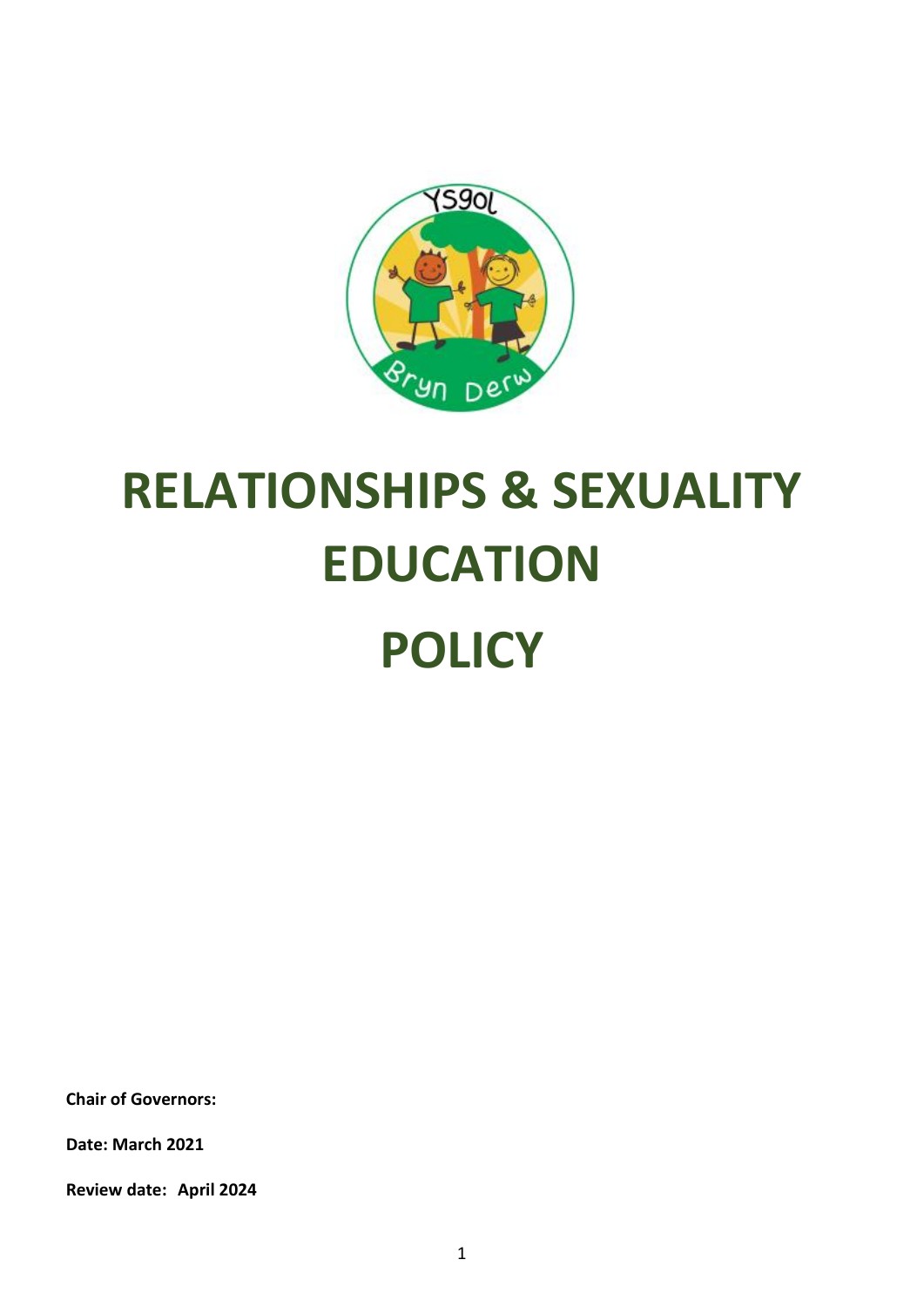## **A Policy for Relationships and Sexuality Education**

#### **Contents**

- Introduction
- The nature and values of relationships and sexuality education
- Entitlement and statutory requirements
- **•** Implementation
- Link to other policies
- Review

## **Introduction**

The governors of Ysgol Bryn Derw believe that relationships and sexuality education is part of the educational entitlement of all pupils and as part of a "whole school approach." All young people, whatever their ability, develop physically and emotionally and therefore need to be helped to understand their bodies and their feelings. This policy outlines the purpose, nature and management of relationships and sexuality education at Ysgol Bryn Derw for all its pupils.

Overall responsibility for the implementation of the policy rests with the teaching staff. The Governing Body, however, will not insist that a teacher who has strong reservations about providing sexuality education takes part in the programme.

### **The nature and values of relationships and sexuality education**

The governors believe that pupils' ability to lead their lives competently and with fulfilment can be greatly enhanced by learning about their own sexual development and by developing their awareness of their relationships with others. Relationships and Sexuality Education (RSE) explores the interconnected ways in which a wide and diverse range of social, cultural, technological and biological influences affect the ability to form and maintain positive relationships. The Governing Body also believes that the basis of moral behaviour is that each of us feels valued for what we are, and of worth to others. Our pupils have ASD and a variety of additional needs and come from a range of backgrounds, but they all need to experience self-esteem and the forming of satisfying relationships with others. It is vital that all of our students are able to form loving and caring relationships throughout their lives.

The change in the name of the policy from the previous Sex and Relationships Policy reflects the internally recognised World Health Organisation (WHO) standards for sexuality and is adopted in line with the Welsh Government's Relationships and Sexuality Education in schools guidance, February 2019.

Consequently, the overriding aim of this policy at Ysgol Bryn Derw is to give our students the skills to conduct such relationships with dignity and assertiveness and to avoid being exploited. This overriding aim is supported by the following objectives: -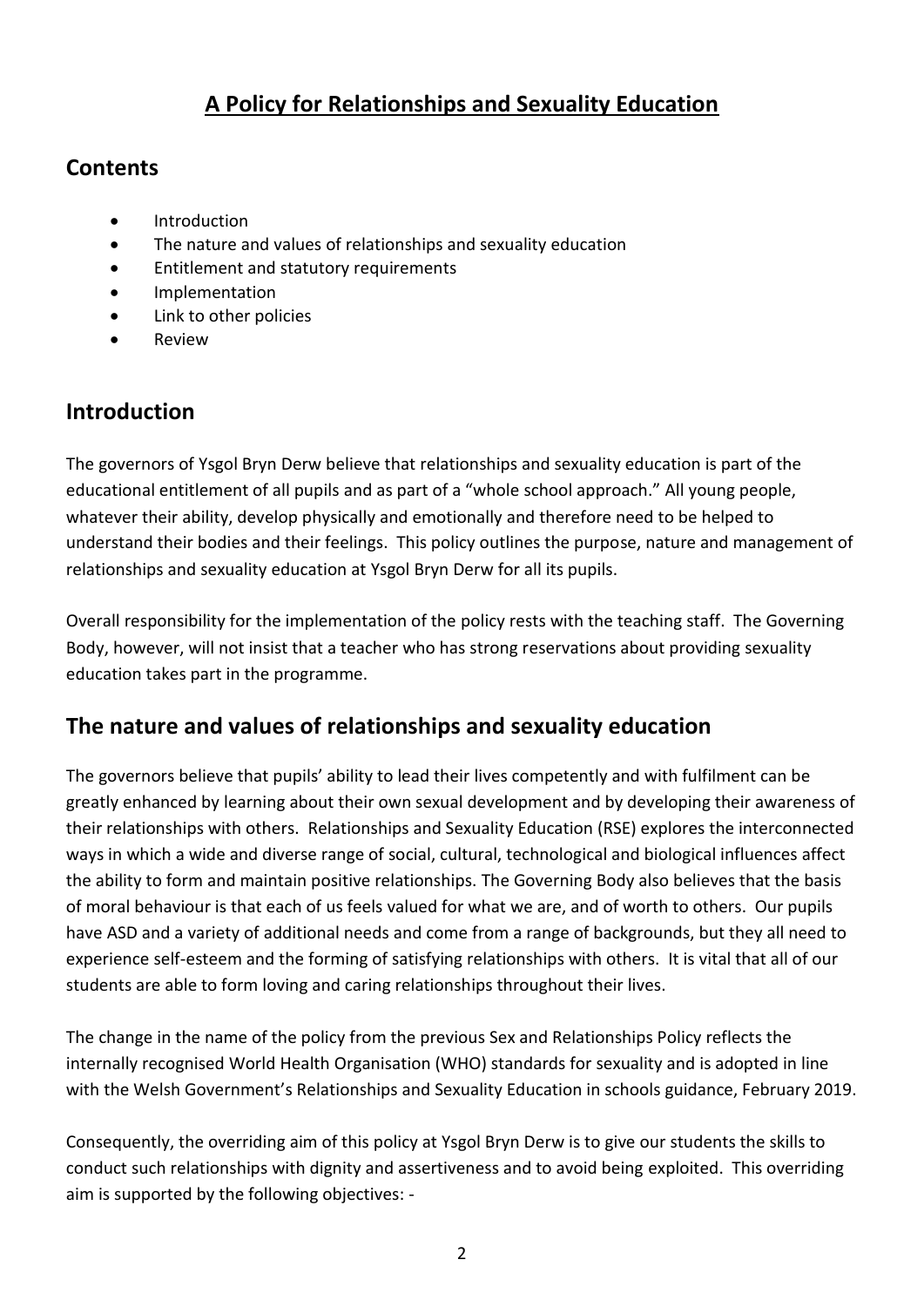- To provide knowledge and information to which all students are entitled
- To clarify / reinforce knowledge students have already acquired
- To raise students' self-esteem and confidence, especially in their relationships with others
- To help students to understand their sexual feelings and behaviour, so that they can lead fulfilling and enjoyable lives
- To develop skills (language, decision making, choice, assertiveness) which are necessary in a range of situations
- To give practise of strategies which reduce the risk of exploitation, misunderstanding and abuse
- To provide the confidence to be an active member of society
- To support access to information and facilities

#### **Entitlement and statutory requirements**

The law requires that a compulsory programme of sex education and diseases must be provided for all pupils of secondary age (11yrs+), whatever type of school they attend. This law also gives parents the right to withdraw their children from sex education at any age, except those parts which are in the National Curriculum Science syllabus.

The sex education programme provided at Ysgol Bryn Derw has been carefully planned to take account of students' age, maturity, and stages of emotional and physical development. It will develop slowly throughout the time the young people are in school, using well proven methods which allow time for repetition, practice of relevant skills and reflection. It will be fully and constantly evaluated.

### **Implementation**

In the Primary department (before the age of 11yrs) sex education is integrated into the whole curriculum and not taught separately. Significant aspects of sex education are part of the statutory National Curriculum for Science. The biological elements of sex education, including naming body parts, puberty and human development are all compulsory parts of the National Curriculum Science. Consequently, the following areas MAY be covered at school during the primary years, depending on the abilities and needs of pupil's including: -

- Relationships
- Values, rights, culture and sexuality
- Self-awareness who am I? What can I do?
- Identifying and naming body parts
- Understanding Gender.
- Staying safe & privacy
- Family and friends who do I know?
- Skills: choosing, making decisions, saying yes and no
- Human body and development
- Sexual and reproductive health
- $\bullet$  Preparation for puberty periods (at appropriate age)

In the Secondary aged classes, the areas covered within the Primary department will be reinforced and other areas will be added, depending upon the students' ability to understand them, as part of a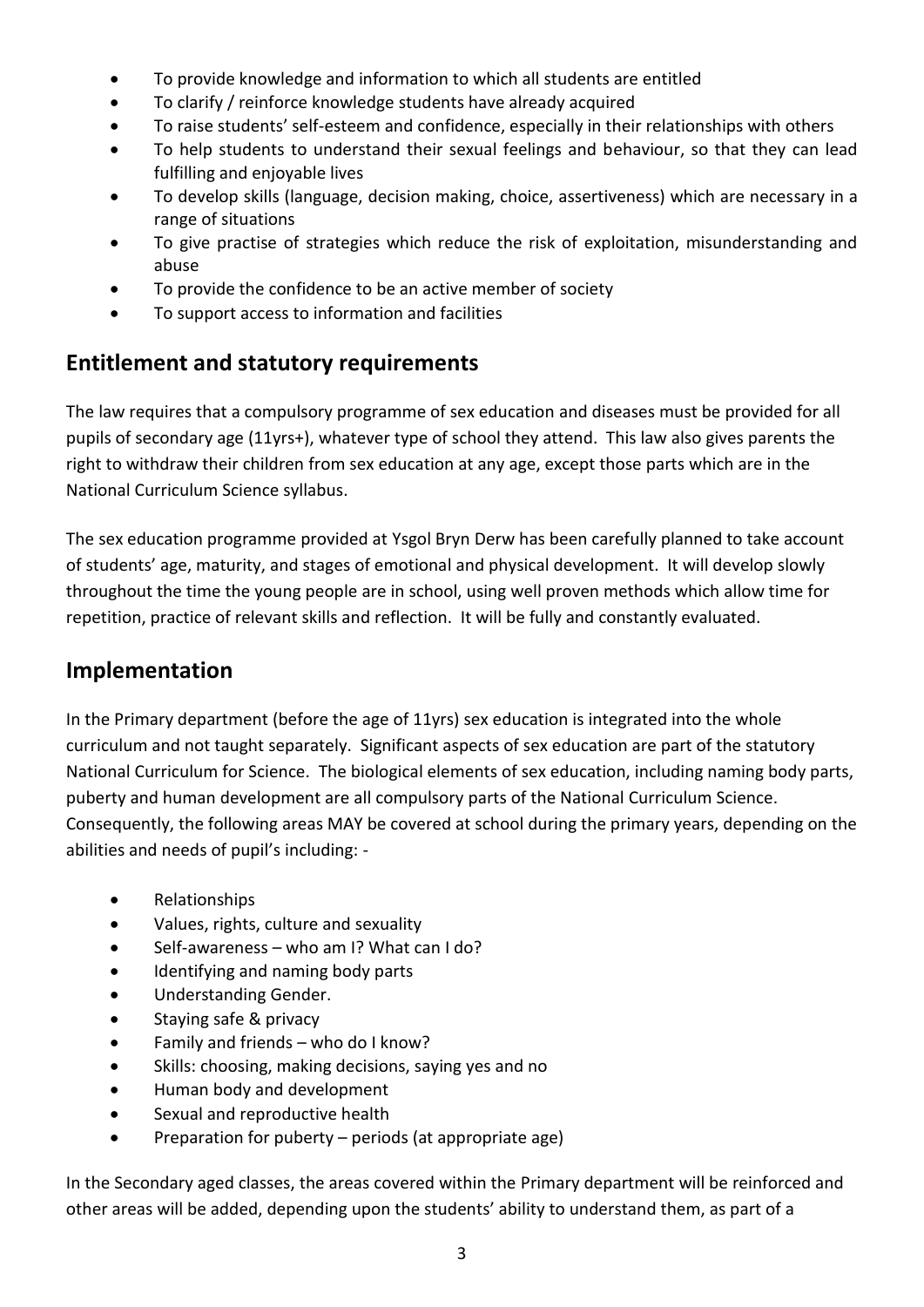Personal and Social Health Education programme, as well as part of National Curriculum Science, MAY BE covered depending on the abilities and needs of pupils, including: -

- Private body parts; identification and correct names
- Body changes, growing up, puberty
- Privacy
- Skills, choosing, decision making, assertiveness
- Menstruation and masturbation: coping with changes
- Friendships: same sex, opposite sex

In the secondary and tertiary departments appropriate work will continue according to the profile of pupils individual needs, as a class and department and depending on the abilities and needs of pupils MAY include: -

- **•** Sexual intimacy
- Sexual relationships
- Pregnancy, birth and contraception
- Sexually transmitted diseases

Staff will decide on the most effective teaching approaches to use in the classroom, dependent on the needs and abilities of the pupils on an individual, group, class and department basis. The Governing Body believes that learning about personal matters is increased if pupils learn in a small supportive group where they feel safe. The Governing Body also believe that teaching sex education to pupils who have difficulty understanding concepts means that teaching may need to include more opportunities for repetition and reinforcement, than that at certain other schools. The Governing Body support the use of correct words for body parts and functions, and of visual material which is clear and unmistakeable.

Sex education will be taught by teachers, who may decide to work on a team basis. There will be times when gender groups will need to work alone, and other times when pupils will be grouped according to their development and maturity. No teacher will be expected to undertake specific sex education teaching without the support of colleagues in the school, and of attendance at training courses as necessary. However, the Governing Body will not insist that a teacher who has strong reservations about providing sex education takes part in the programme. On some occasions the school may work in partnership with other agencies e.g. community nurses, psychologists, other schools and community projects.

The Governing Body expect non-teaching staff, who have much experience of the pupils' abilities and needs, to be involved in planning, taking part and evaluating classroom work, although the overall responsibility rests with the teaching staff.

In classes in the Secondary and Tertiary department specific times may be set aside for the programme. In the Primary department it will be more appropriate to integrate the PSHE programme with other work in a thematic approach. However, this will still need careful planning. Continuity and a common approach throughout the school will be essential.